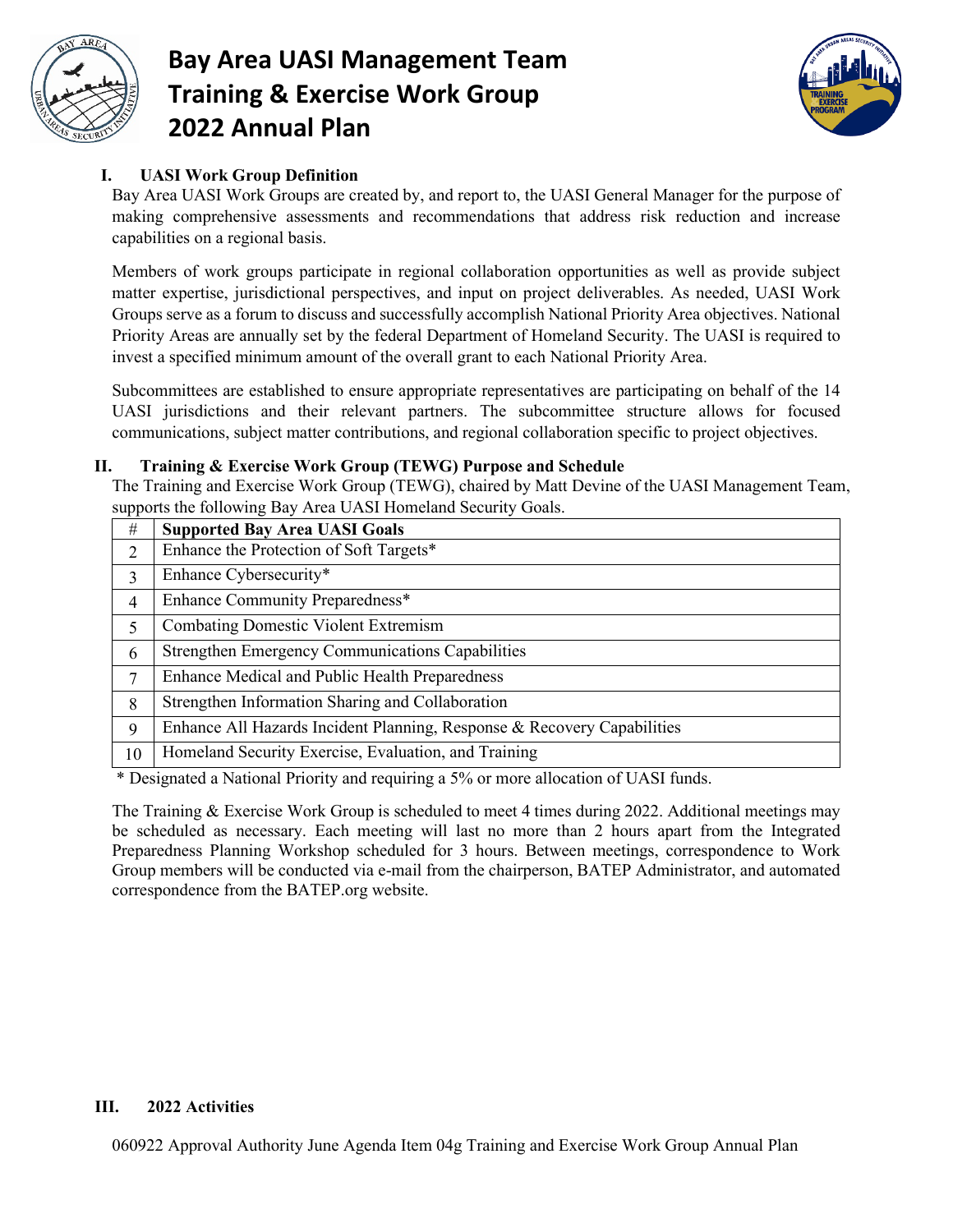

# **Bay Area UASI Management Team Training & Exercise Work Group 2022 Annual Plan**



Through the Training & Exercise Work Group and its active subcommittees, Bay Area jurisdictions and partners have the opportunity to participate in and benefit from UASI investments.

### *The 14 UASI jurisdictions are encouraged to make clear to the Chairperson their lead points of contact for participation in each of the following subcommittees and/or activities:*

- Coordination of training course offerings for the following public safety functional areas:
	- o Fire
	- o Law Enforcement
	- o Emergency Management
	- o Public Health / Medical / EMS
	- o Community Preparedness
	- o Cybersecurity
	- o Public Information / Public Safety Communications
- Updating the Integrated Preparedness Plan (IPP) which outlines a three-year approach to offering training courses, exercise opportunities, and other preparedness activities across public safety disciplines and community preparedness organizations for Bay Area jurisdictions.
- Designing and conducting a region-wide, multi-disciplinary, multi-agency capabilities-based fullscale exercise (Golden Eagle) focused on critical transportation.
- Designing and conducting a region-wide, multi-disciplinary, multi-agency capabilities-based tabletop exercise series (TTXs) focused on pandemic preparedness.
- Designing and conducting first responder hands-on drills and exercises for law enforcement officers and fire services personnel.

### **IV. Roles and Responsibilities**

**BATEP Staff** are responsible for and oversee the following functions:

- Facilitate transparent and inclusive TEWG meetings to ensure regional training needs are articulated, prioritized, and ranked according to need.
- Maintain equitable availability for whole community partners to deliver training and exercise throughout the region.
- Coordinate with stakeholders to ensure successful delivery of training courses.
- Provide fiscal oversight for allocation of funds along with procurement and payment to vendors.
- Conduct regular reviews of training and exercise priorities.
- Ensure alignment to the identified gaps and capability targets in the Bay Area Threats and Hazards Identification and Risk Assessment / Stakeholder Preparedness Review.
- Monitor program statistics, timelines, and prepare reports as requested.

*Members of the Work Group* are expected to attend scheduled workgroup meetings to:

- Provide subject matter expertise and jurisdictional perspectives (including training and exercise needs, evolving trends in their field, and adult learning approaches)
- Coordinate appropriate participation by staff within their jurisdiction/organization for regional workshops, relevant trainings, exercises, and other events coordinated by this work group and its subcommittees
- Offer input to ensure relevant and quality outcomes
- Coordinate with BATEP on the delivery of training courses (serve as a host, ensure relevant stakeholders are aware of training courses, etc.)
- Coordinate with BATEP on exercise design, planning, conduct, and after-action reporting

060922 Approval Authority June Agenda Item 04g Training and Exercise Work Group Annual Plan